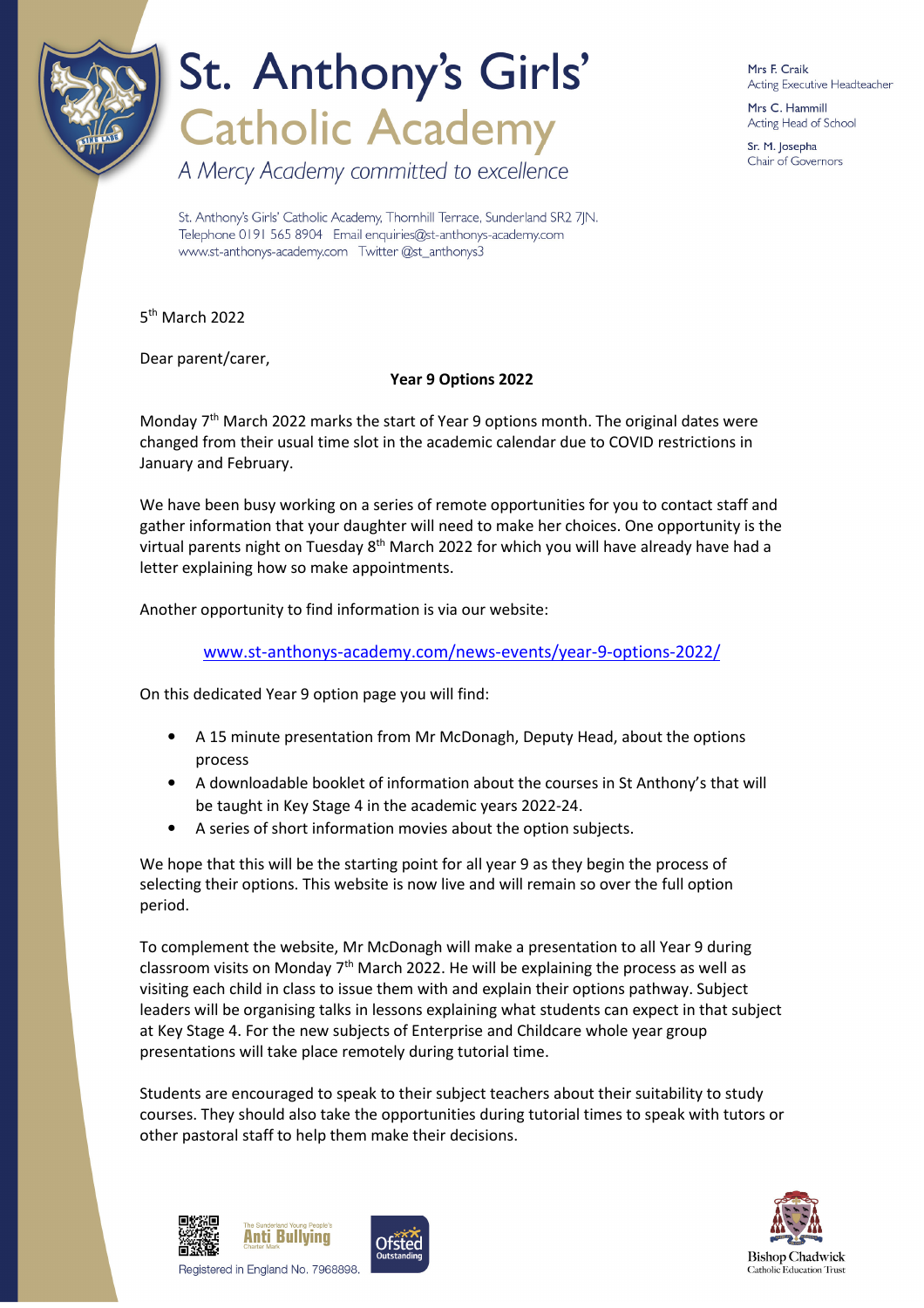

## St. Anthony's Girls' **Catholic Academy**

Mrs F. Craik Acting Executive Headteacher

Mrs C. Hammill Acting Head of School

Sr. M. Josepha Chair of Governors

A Mercy Academy committed to excellence

St. Anthony's Girls' Catholic Academy, Thornhill Terrace, Sunderland SR2 7JN. Telephone 0191 565 8904 Email enquiries@st-anthonys-academy.com www.st-anthonys-academy.com Twitter @st\_anthonys3

We are aware that many parents will also have questions of teachers about the suitability of their daughter to study a certain course in Key Stage 4. To facilitate this we are introducing a system that will run from **Wednesday 9th March 2022 to Wednesday 30th March 2022** to allow you to ask questions and advice.

If you have questions or need advice, we would ask you to email the school clearly stating your daughter's name and question in the email. Send your email to:

#### **Enquiries@st-anthonys-academy.com**

In order for the email to reach the correct person quickly, please use the guide below to help you fill in the email subject bar.

- If you have a question of a current teacher of your daughter please start your subject with Year 9 Options followed by teacher name and subject
	- e.g. Year 9 Options Mrs. Armstrong Mathematics
- If you have a question of your daughter's tutor please start your subject with Year 9 Options followed by tutor's name and tutor
	- e.g. Year 9 Options Mrs Collins Tutor
- If you have a question about one of our new subjects of Childcare and Enterprise please use one of the following contacts:

Year 9 Options Mrs Dakin BTEC Enterprise Year 9 Options Mrs Jackson BTEC Childcare

- If you have a question of Mr McDonagh please use the subject label
	- e.g. Year 9 Options Mr McDonagh
- If you have a question of Miss Elliott please use the subject label

e.g. Year 9 Options Miss Elliott

- If you have a question of Mrs Tomlin please use the subject label
	- e.g. Year 9 Options Mrs Tomlin

Staff will respond a quickly as possible but please be patient as they may have a number of enquiries and they will be dealt with in order of their arrival. Please check you junk e-mail